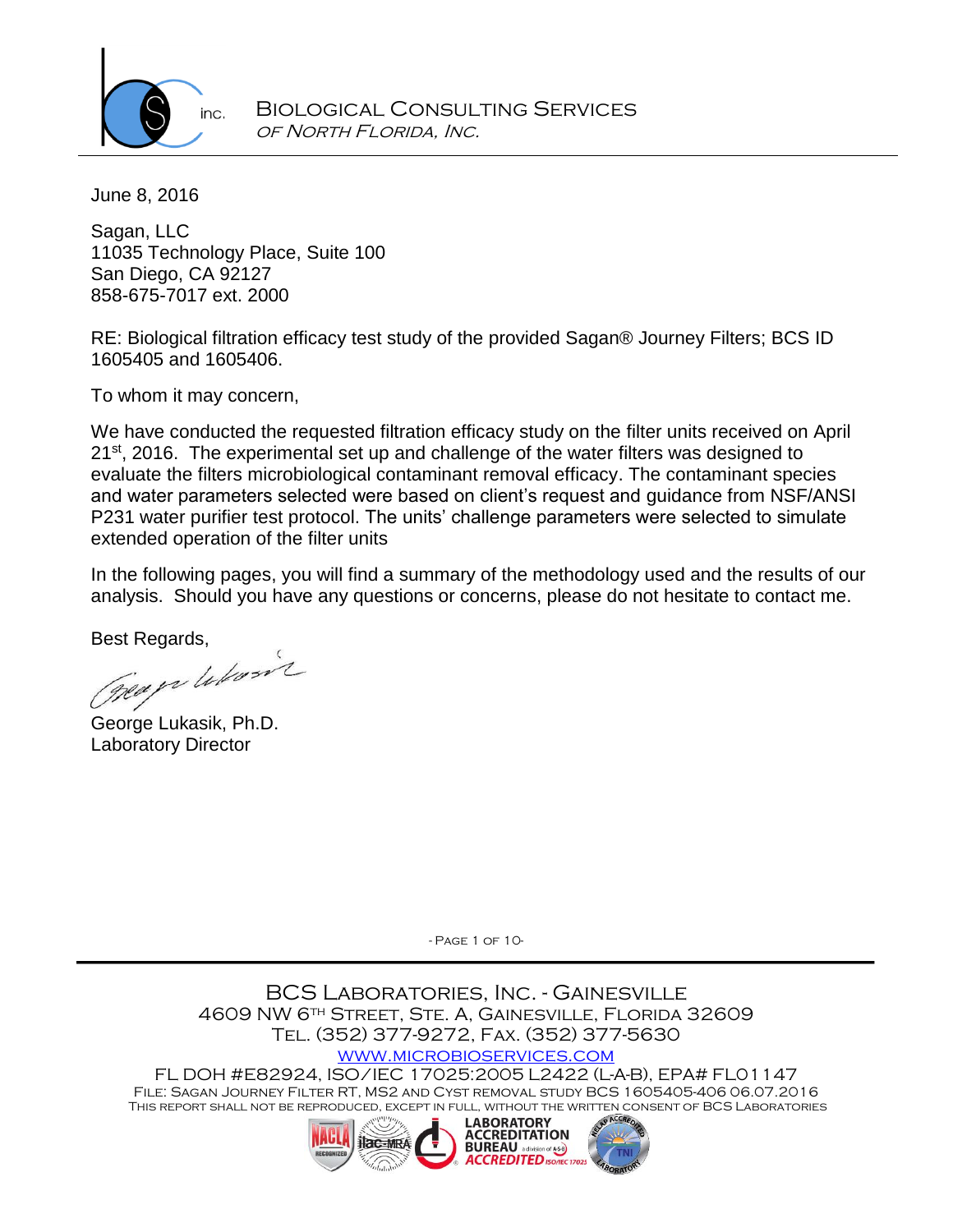# **Test Article(s):**

On May 31<sup>st</sup>, 2016, 3 Sagan Journey filter units were received from Sagan LLC. The three filter units were issued BCS identifiers 1605405, 1605406, and 1605407 respectively. BCS IDs 1605405 and 1605406 were selected for the study and 1605407 was kept in reserve.

# **Study Date:**

The study was initiated on May  $31<sup>st</sup>$ , 2016 and completed on June  $6<sup>th</sup>$ , 2016.

| Performed by:            | David Sekora, M.S.    |
|--------------------------|-----------------------|
| Analyzed by:             | David Sekora, M.S.    |
| <b>Study Supervisor:</b> | George Lukasik, Ph.D. |

- Page 2 of 10-

BCS Laboratories, Inc. - Gainesville 4609 NW 6th Street, Ste. A, Gainesville, Florida 32609 Tel. (352) 377-9272, Fax. (352) 377-5630

[www.microbioservices.com](http://www.microbioservices.com/)

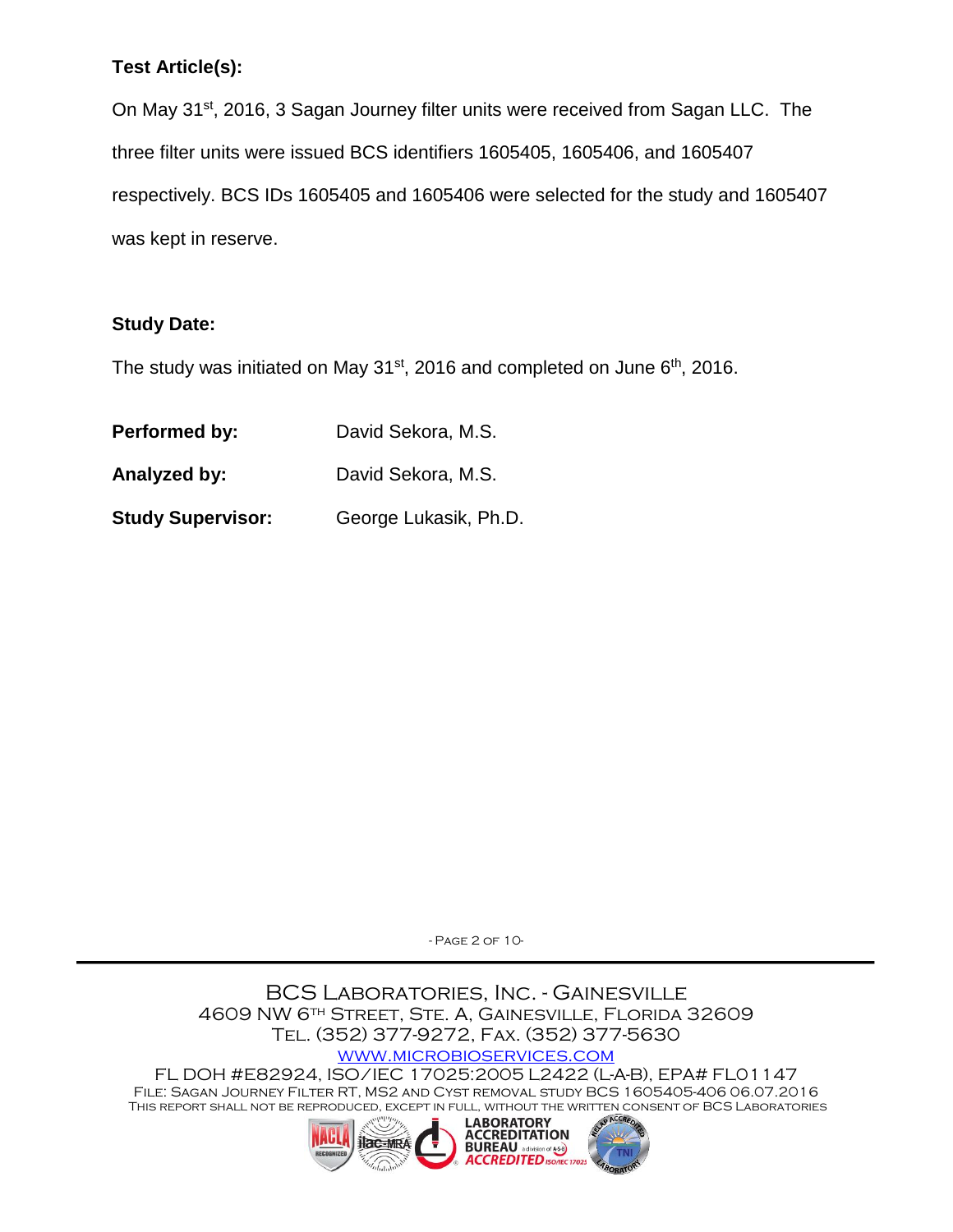## **Physical parameter measuring devices and critical equipment utilized:**

| <b>Equipment and Measurement</b><br>Parameter | <b>Manufacturer</b>                                   | <b>BCS Lab ID</b> |  |
|-----------------------------------------------|-------------------------------------------------------|-------------------|--|
| Epi-fluorescence microscope                   | Olympus BH-2                                          | $MIC-3$           |  |
| Vacuum Pump                                   | Schuco Inc.                                           | Pump-03           |  |
| Tubidity meter                                | <b>Hach Turbidity Meter</b>                           | <b>TM-01</b>      |  |
| Total hardness test kit                       | LaMotte                                               | $H-1$             |  |
| Incubator                                     | Sanyo MIR-253                                         | $I - 2$           |  |
| pH                                            | SevenCompact pH/Ion pH meter,<br>Model S220           | $PH-4$            |  |
| Conductivity/TDS                              | <b>VWR Traceable Conductivity Meter,</b><br>89094-958 | CM-05 NIST        |  |
| Timer                                         | <b>VWR Traceable Lab Top Timer</b><br>62344-910       | <b>T-10 NIST</b>  |  |
| Centrifuge                                    | Eppendorf C-5702                                      | $C-12$            |  |
| 1-Liter standardized graduated<br>cylinder    | Nalgene                                               | $GC-1L-A$         |  |
| Pressure meter                                | Weiss Solar Metrix Digital Pressure<br>meter          | <b>PM 06</b>      |  |
| CP Masterflex Gear Pump Digital               | Masterflex, 577903                                    | Pump 27           |  |
| CP Masterflex Gear Pump Digital               | Masterflex, 986006                                    | Pump 25           |  |

- Page 3 of 10-

BCS Laboratories, Inc. - Gainesville 4609 NW 6th Street, Ste. A, Gainesville, Florida 32609 Tel. (352) 377-9272, Fax. (352) 377-5630

[www.microbioservices.com](http://www.microbioservices.com/)

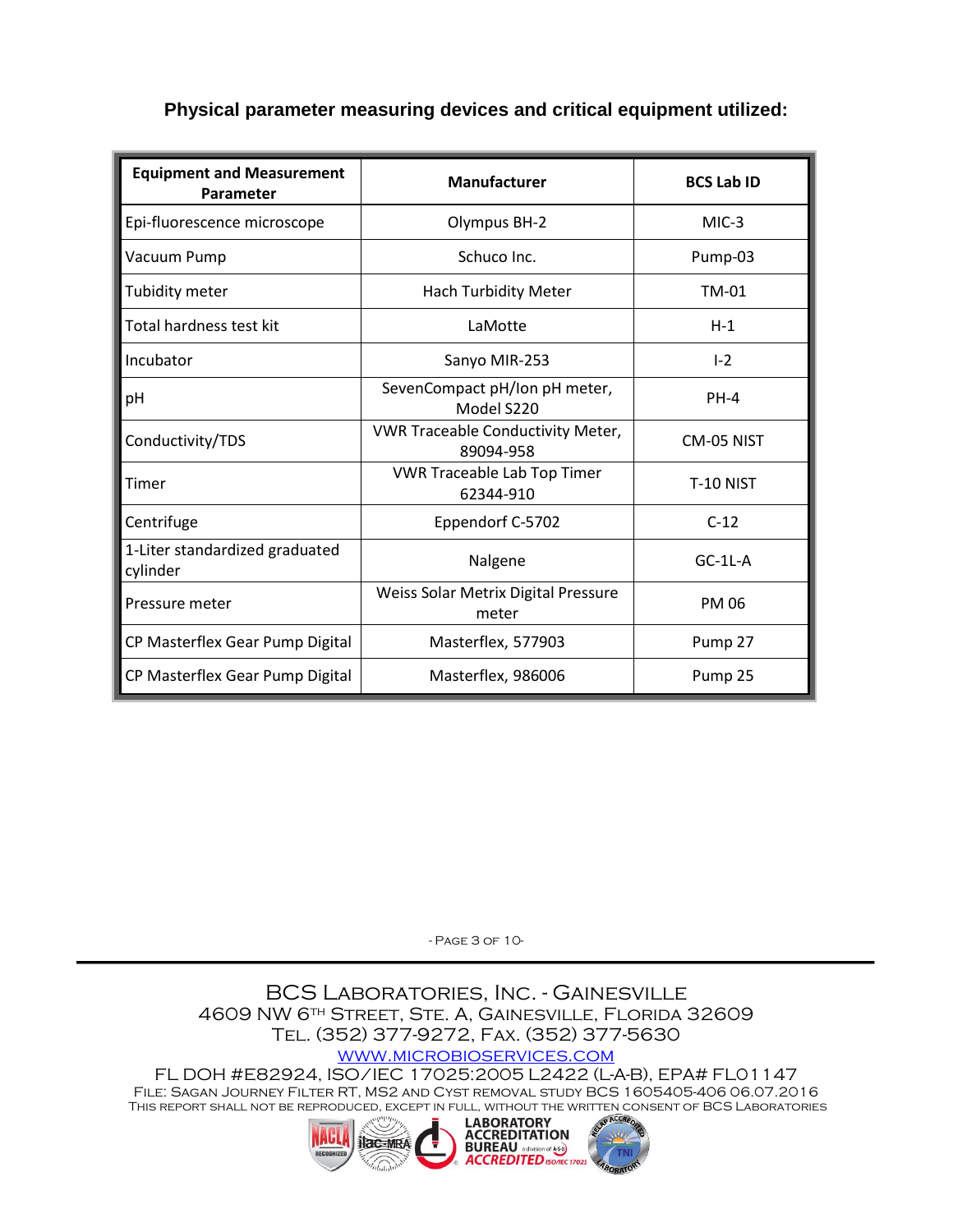### **Test Water Matrix; General Test Water 1:**

General Test Water 1 (GTW1, NSF P231) was made up of the dechlorinated municipal water. Municipal water was dechlorinated by filtration through carbon block filters. Total dissolved solids, turbidity, and pH were measured and adjusted (if necessary) to NSF P231 guidelines. The pH of the water was 7.42+0.1, turbidity was 0.56+0.1 NTU, total dissolved solids were measured at  $210+4$  ppm, and Hardness was  $160+4$  ppm.

### **Challenge Species:**

**Bacteria:** *Raoultella terrigena* ATCC ® 33257 reference stock culture was obtained from Microbiologics® (MN, USA) and maintained as per supplier's recommendations. The lyophilized culture was hydrated and propagated on Tryptic Soy Agar (TSA, Neogen Inc., MI). Prior to the date of the study, a broth culture (Tryptic Soy Broth (TSB), Neogen Inc., MI) was started from a single colony. The culture was incubated at 36.5  $\pm$ 0.5 °C for 15-18 hrs. On the day of the study, the culture was washed by repeat centrifugation and suspended in Phosphate buffered saline (PBS). Bacteria concentration was determined by enumeration as per Standard Method 9215C (APHA, 2012).

- Page 4 of 10-

BCS Laboratories, Inc. - Gainesville 4609 NW 6th Street, Ste. A, Gainesville, Florida 32609 Tel. (352) 377-9272, Fax. (352) 377-5630 [www.microbioservices.com](http://www.microbioservices.com/) FL DOH #E82924, ISO/IEC 17025:2005 L2422 (L-A-B), EPA# FL01147 File: Sagan Journey Filter RT, MS2 and Cyst removal study BCS 1605405-406 06.07.2016 This report shall not be reproduced, except in full, without the written consent of BCS Laboratories **LABORATORY ACCREDITATION ilac-MRA BUREAU** a division of AS B

**ACCREDITED** ISO/IEC 17025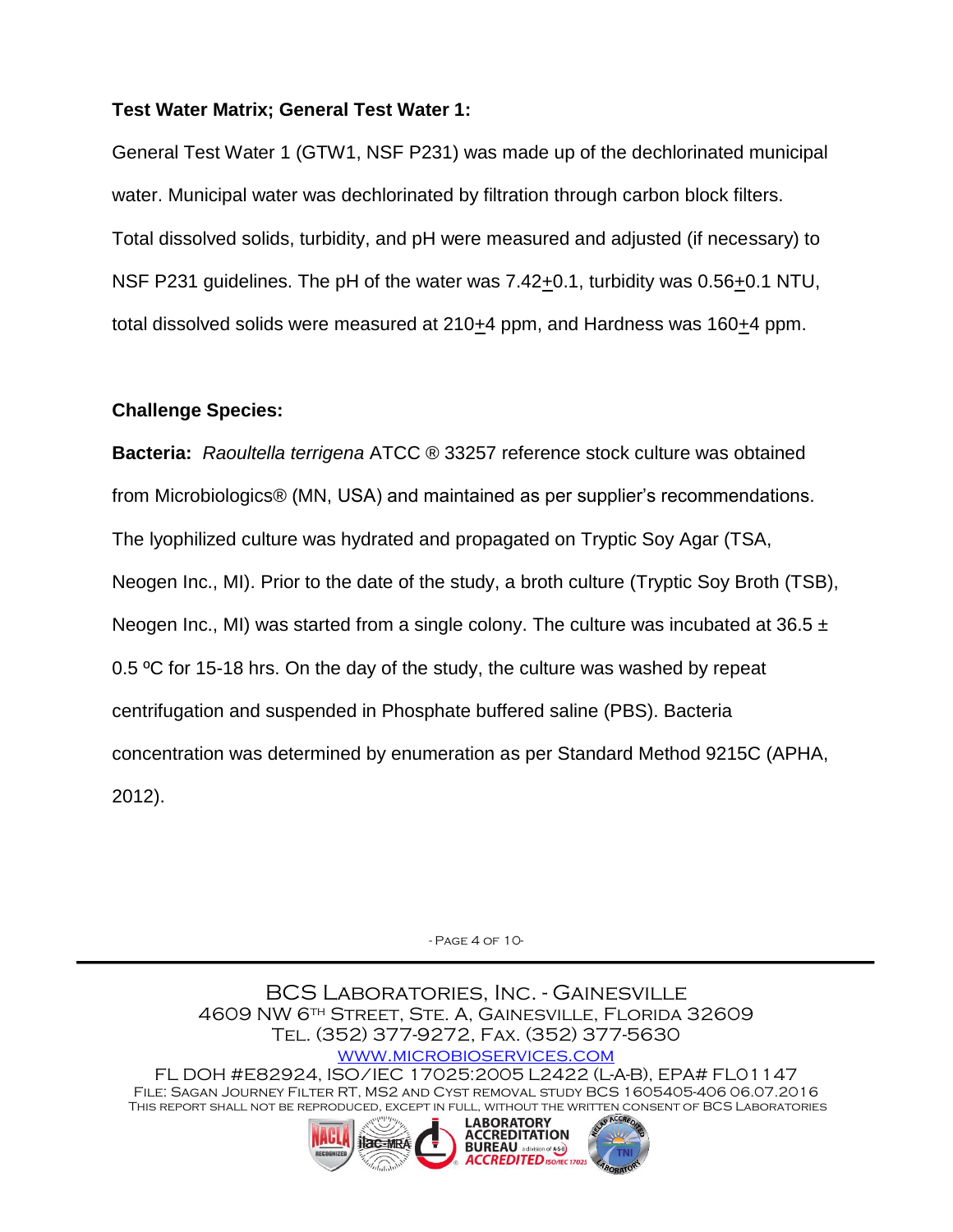**Virus**: Bacteriophage MS2 (ATCC 15597-B1; 30 nm RNA virus specific for *Escherichia coli* C3000 ATCC 15597) was used in this study as a surrogate for viral pathogens. Coliphage assay (BCS SOP V-10) was used for the enumeration of MS2*.* Briefly; enumeration was performed by an agar overlay plaque assay using *E. coli* ATCC 15597 as the host.

**Parasite surrogate:** 3.0 micrometer Fluoro-Max Green Fluorescent Polymer Microspheres (Lot 43393) were obtained from Thermo Scientific (USA) and validated to the correct size using scanning electron microscopy (SEM, University of Florida, US). Well slides ('PTFE' Printed slides – 14 mm, Electron Microscopy Sciences., US) were used for sample mounting and enumeration under fluorescent UV microscopy (FITC Filter) as per laboratory SOP and EPA1623.1 methodology.

#### **Challenge study Description / Methodology:**

The provided filters were connected to individual digital gear drive pumps (Masterflex, USA) and submerged in a reservoir of General Test Water 1 (GTW1). The test water was drawn up through the filters at an approximate flow rate of 650mL/min. After the passage of 1 gallon of GTW1 the filters were subjected to the filtration efficacy challenge. Briefly, aliquots of the described biologicals were added to 3.5 liters of GTW1 and homogenized. A sample of the challenge water was removed and stabilized. The

- Page 5 of 10-

BCS Laboratories, Inc. - Gainesville 4609 NW 6th Street, Ste. A, Gainesville, Florida 32609 Tel. (352) 377-9272, Fax. (352) 377-5630 [www.microbioservices.com](http://www.microbioservices.com/) FL DOH #E82924, ISO/IEC 17025:2005 L2422 (L-A-B), EPA# FL01147 File: Sagan Journey Filter RT, MS2 and Cyst removal study BCS 1605405-406 06.07.2016 This report shall not be reproduced, except in full, without the written consent of BCS Laboratories **LABORATORY** 

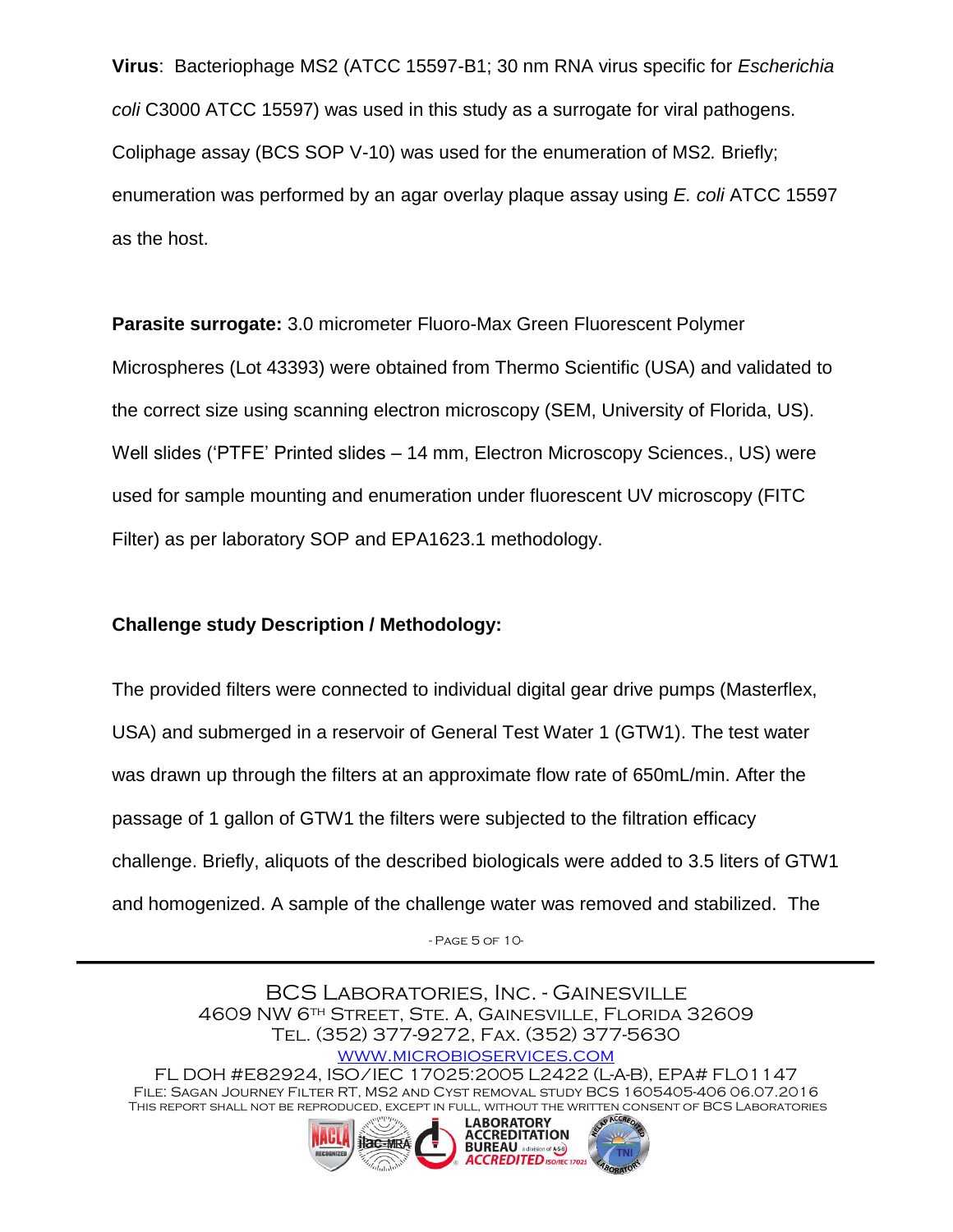filters were submerged in the challenge water and connected to a vacuum pump to draw the challenge water up through the filters. One liter of the prepared challenge water was passed through each filter and collected for analysis. Following the challenge, the filters were returned to the GTW1 source and the challenge was repeated after the passage of 25, 50, 75, 100, 125, 150, 175, 200, and 225 gallons of GTW1.

Study data are summarized in the provided table(s). The results presented pertain only to the study conducted on the test articles/samples/units provided by the client (or client representative). The study was authorized and commissioned by the client. The analytical results pertain only to the samples analyzed relating to the respective identifier number(s) indicated. The data provided is strictly representative of the study conducted using the material/samples/articles provided by the client (or client's representative) and it's (their) condition at the time of test. The study and data obtained under the laboratory conditions may not be representative or indicative of a real-life process and/or application. Positive, negative, and neutralization controls were performed as outlined in the method and Good Laboratory Practices. All analyses were performed in accordance with laboratory practices and procedures set-forth by ISO 17025-2005 and NELAP/TNI accreditation standards unless otherwise noted. BCS makes no express or implied warranty regarding the ownership, merchantability, safety or fitness for a particular purpose of any such property or product.

- Page 6 of 10-

BCS Laboratories, Inc. - Gainesville 4609 NW 6th Street, Ste. A, Gainesville, Florida 32609 Tel. (352) 377-9272, Fax. (352) 377-5630 [www.microbioservices.com](http://www.microbioservices.com/) FL DOH #E82924, ISO/IEC 17025:2005 L2422 (L-A-B), EPA# FL01147 File: Sagan Journey Filter RT, MS2 and Cyst removal study BCS 1605405-406 06.07.2016 This report shall not be reproduced, except in full, without the written consent of BCS Laboratories **LABORATORY** 

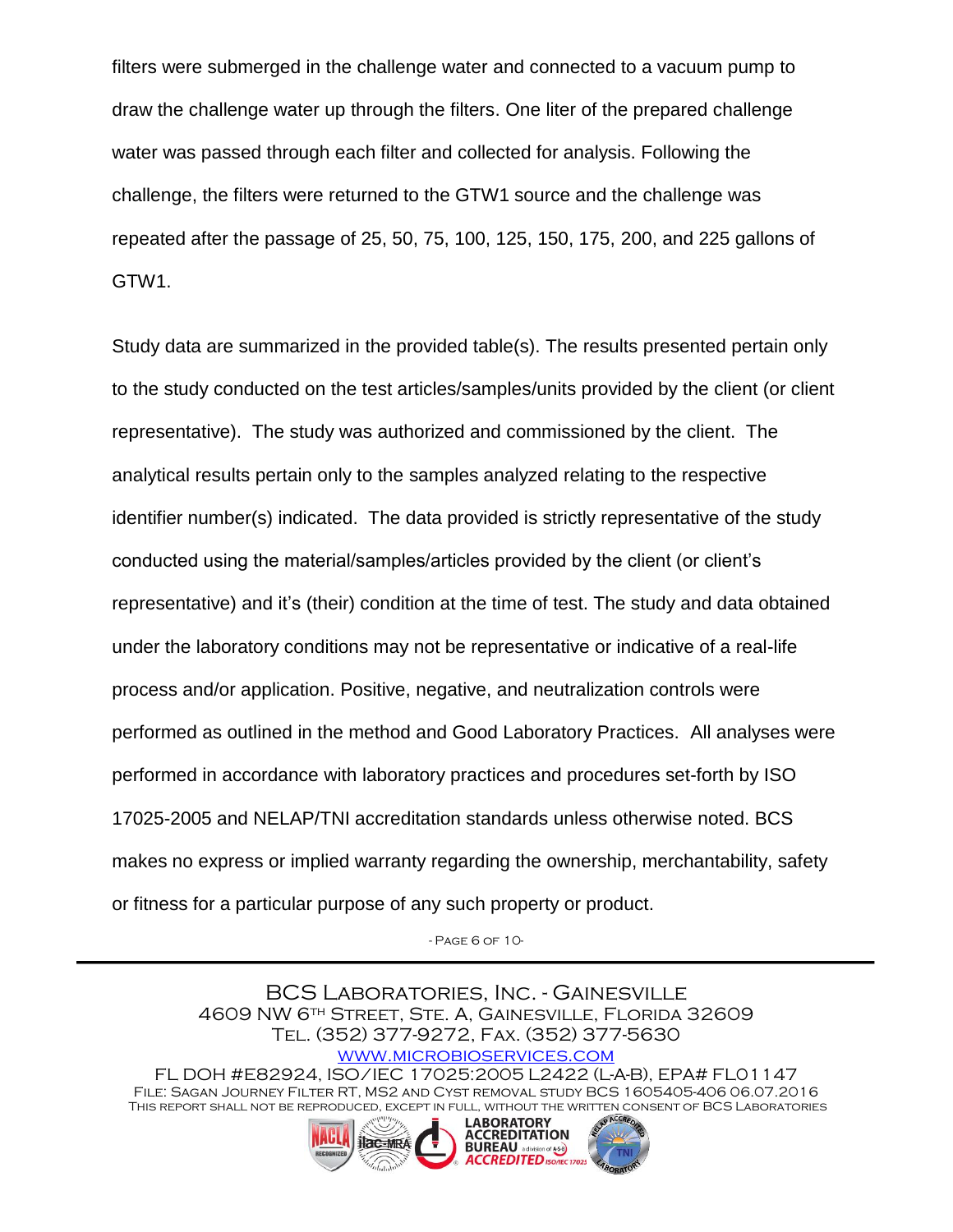| Project:               | Sagan, LLC Journey Filter Efficacy Test                      |
|------------------------|--------------------------------------------------------------|
| Sample(s):             | BCS 1605405 and 1605406 received May 31 <sup>st</sup> , 2016 |
| Test:                  | <b>Filtration Efficacy</b>                                   |
| <b>Test Parameter:</b> | Raoultella terrigena <sup>1</sup> (Bacteria)                 |
| <b>Test Dates:</b>     | May $31^{st}$ , 2016 – June 6 <sup>th</sup> , 2016           |

| <b>Filter ID</b>      | Average concentration (cfu/100mL) in the filters' effluents following each challenge**            |                                  |                               |                                 |                                  |                               |                                  |                                  |                               |                                  |                                  |
|-----------------------|---------------------------------------------------------------------------------------------------|----------------------------------|-------------------------------|---------------------------------|----------------------------------|-------------------------------|----------------------------------|----------------------------------|-------------------------------|----------------------------------|----------------------------------|
|                       | Average<br>Influent<br>Concentration                                                              | Gallon                           | 25<br>Gallons                 | 50<br>Gallons                   | 75<br>Gallons                    | 100<br>Gallons                | 125<br>Gallons                   | 150<br>Gallons                   | 175<br>Gallons                | 200<br>Gallons                   | 250<br>Gallons                   |
| <b>BCS</b><br>1605405 | 36,000,000-<br>54,000,000<br>$ctu/100$ mL<br>$(3.6 \times 10^7 - 5.4)$<br>$x 10^7$ cfu/100<br>mL) | $<$ 45*<br>>99.9999%<br>$***$    | $<$ 45*<br>>99.9999%<br>***   | $< 0.45*$<br>>99.9999%<br>$***$ | $<$ 45 $*$<br>>99.9999%<br>$***$ | $<$ 45*<br>>99.9999%<br>$***$ | $<$ 45 $*$<br>>99.9999%<br>$***$ | $< 45*$<br>>99.9999%<br>$***$    | $< 45*$<br>>99.9999%<br>$***$ | $<$ 45 $*$<br>>99.9999%<br>$***$ | $<$ 45 $*$<br>>99.9999%<br>$***$ |
| <b>BCS</b><br>1605406 |                                                                                                   | $<$ 45 $*$<br>>99.9999%<br>$***$ | $<$ 45*<br>>99.9999%<br>$***$ | $<$ 45*<br>>99.9999%<br>***     | $<$ 45 $*$<br>>99.9999%<br>$***$ | $<$ 45*<br>>99.9999%<br>$***$ | $<$ 45*<br>>99.9999%<br>$***$    | $<$ 45 $*$<br>>99.9999%<br>$***$ | $<$ 45*<br>>99.9999%<br>$***$ | $<$ 45 $*$<br>>99.9999%<br>$***$ | $<$ 45 $*$<br>>99.9999%<br>$***$ |

<sup>1</sup> Raoultella terrigena (ATCC 33257) was used to evaluate filters' bacterial removal efficacy. Bacteria was enumerated as colony forming units (cfu) following incubation at 36.5°C for 24 hours as per Standard method 9215C (APHA, 2012).

\* No species were detected in the filter effluent for the total volume analyzed. Filter effluent samples were analyzed in duplicates at the minimum following collection

\*\* Provided filters were subjected to the challenge study as described in the methods section. Collected samples of filter units' influent and effluent were assayed for the respective challenge species as per Standard Methods and Lab Standard Operating Procedures. The respective percent reductions were determined based on the species' concentration obtained in the filter influent and effluent samples.

\*\*\* Purifier NSF/ANSI standard microbial removal claims are 99.9999% or greater for bacteria, 99.99% or greater for virus, and 99.95% or greater for parasite cysts.

- Page 7 of 10-

### BCS Laboratories, Inc. - Gainesville 4609 NW 6th Street, Ste. A, Gainesville, Florida 32609 Tel. (352) 377-9272, Fax. (352) 377-5630

#### [www.microbioservices.com](http://www.microbioservices.com/)

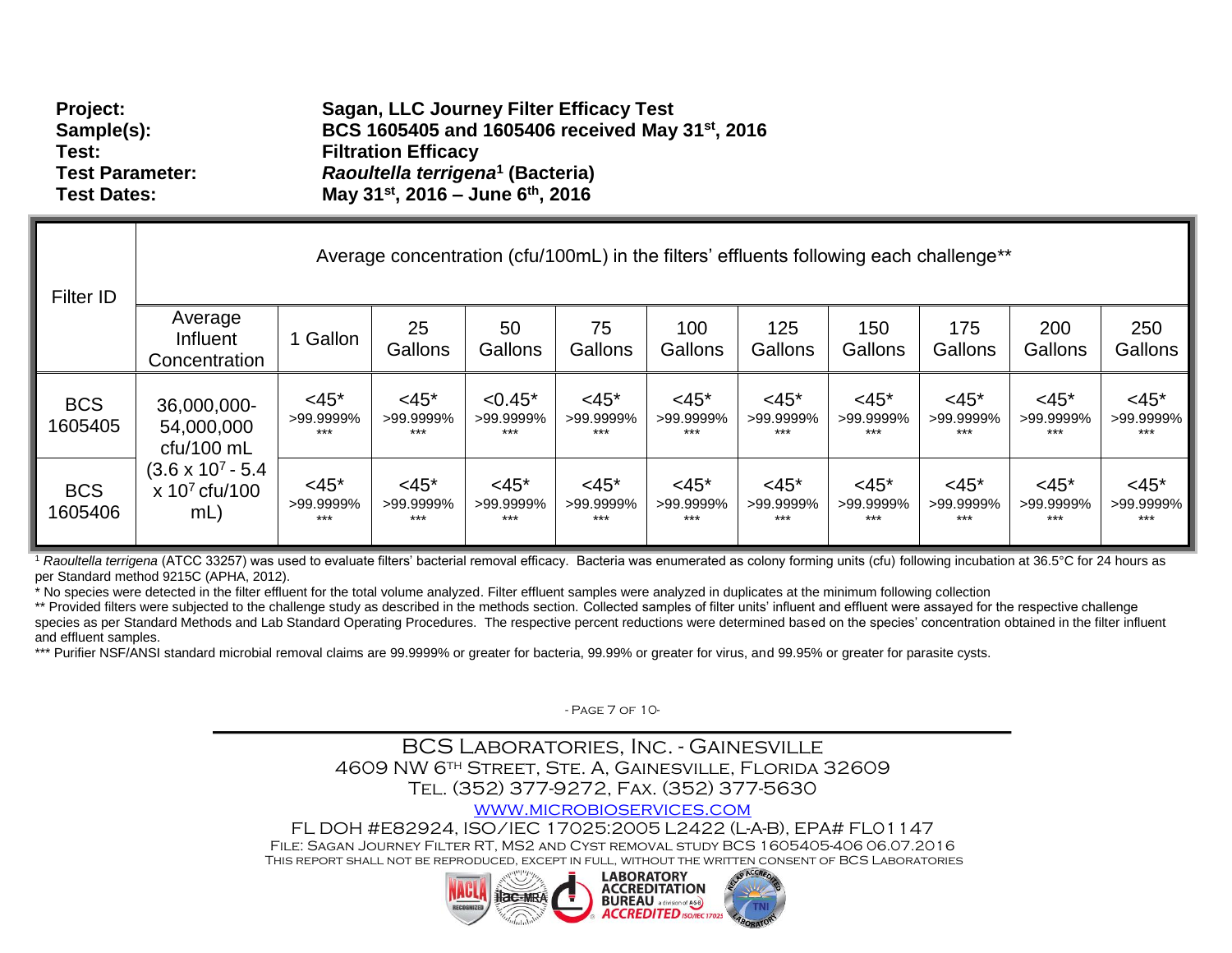| <b>Filter ID</b>      |                                                         |                     | Average concentration (pfu/100mL) in the filters' effluents following each challenge** |                   |                   |                    |                   |                   |                    |                    |                   |
|-----------------------|---------------------------------------------------------|---------------------|----------------------------------------------------------------------------------------|-------------------|-------------------|--------------------|-------------------|-------------------|--------------------|--------------------|-------------------|
|                       | Average<br>Influent<br>Concentration                    | Gallon              | 25<br>Gallons                                                                          | 50<br>Gallons     | 75<br>Gallons     | 100<br>Gallons     | 125<br>Gallons    | 150<br>Gallons    | 175<br>Gallons     | 200<br>Gallons     | 250<br>Gallons    |
| <b>BCS</b><br>1605405 | 26,000,000-<br>34,000,000                               | 110<br>99.9996% *** | 110<br>99.9996%***                                                                     | 450<br>99.999%*** | 650<br>99.998%*** | 660<br>99.998%***  | 770<br>99.997%*** | 810<br>99.997%*** | 840<br>99.997%***  | 2050<br>99.992%*** | 4610<br>99.99%*** |
| <b>BCS</b><br>1605406 | pfu/100 mL (2.6<br>$x 10^7 - 3.4 x 10^7$<br>pfu/100 mL) | 45<br>99.999%***    | 110<br>99.9996%***                                                                     | 570<br>99.998%*** | 810<br>99.998%*** | 1180<br>>99.996%** | 930<br>99.997%*** | 950<br>99.996%*** | 1000<br>99.997%*** | 2270<br>99.991%*** | 4520<br>99.99%*** |

<sup>2</sup>Bacteriophage MS-2 (ATCC 15597-B1) was used as a model for human viruses. It is of similar shape and size to human enteroviruses and thus is used to determine filter's viral capture efficacy. \*\* Provided filters were subjected to the challenge study as described in the methods section. Collected samples of filter units' influent and effluent were assayed for the respective challenge species as per Standard Methods and Lab Standard Operating Procedures. The respective percent reductions were determined based on the species' concentration obtained in the filter influent and effluent samples.

\*\*\* Purifier NSF/ANSI standard microbial removal claims are 99.9999% or greater for bacteria, 99.99% or greater for virus, and 99.9% or greater for parasite cysts.

- Page 8 of 10-

## BCS Laboratories, Inc. - Gainesville 4609 NW 6th Street, Ste. A, Gainesville, Florida 32609 Tel. (352) 377-9272, Fax. (352) 377-5630

#### [www.microbioservices.com](http://www.microbioservices.com/)

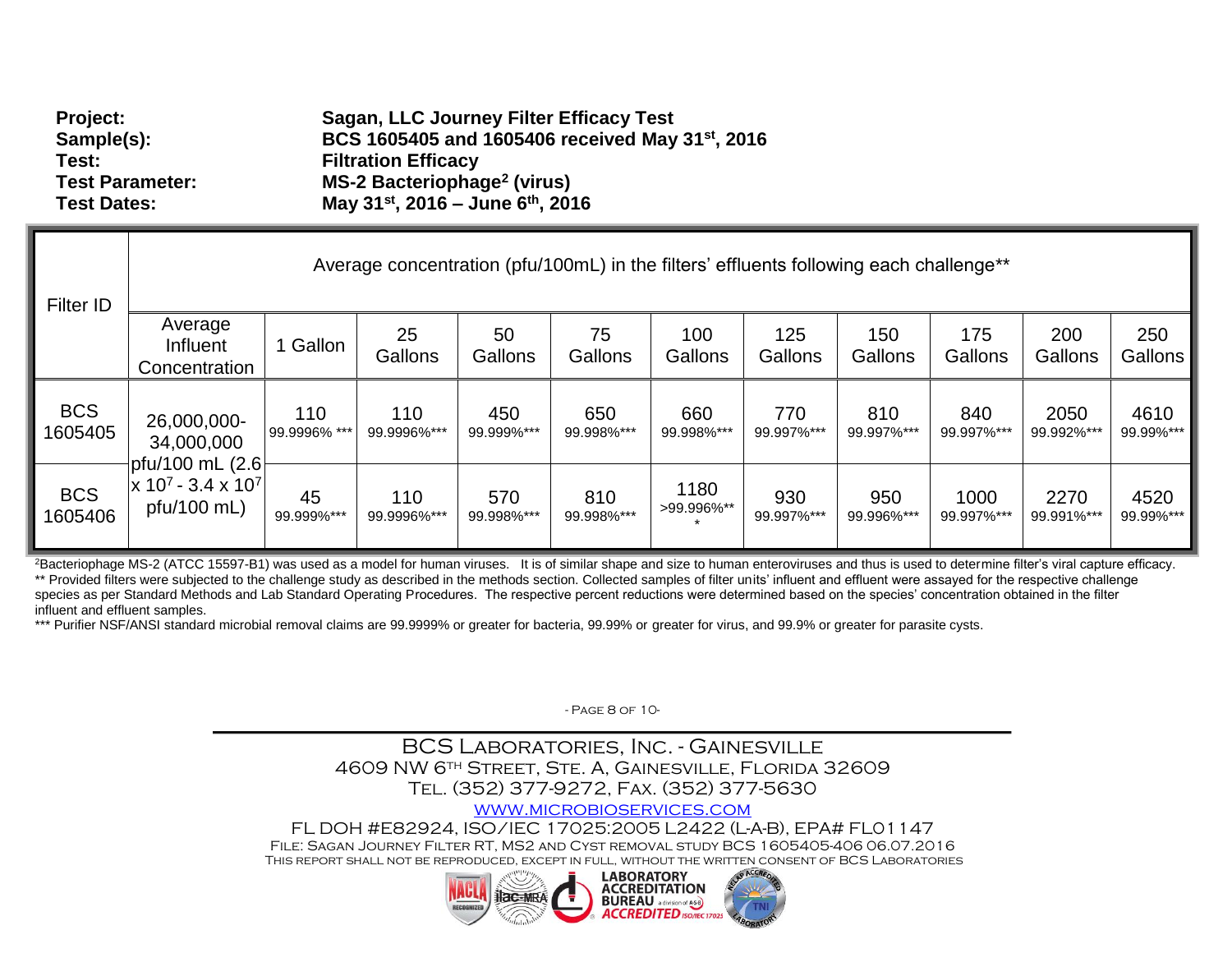| <b>Project:</b>        | Sagan, LLC Journey Filter Efficacy Test                                                                    |
|------------------------|------------------------------------------------------------------------------------------------------------|
| Sample(s):             | BCS 1605405 and 1605406 received May 31 <sup>st</sup> , 2016                                               |
| Test:                  | <b>Filtration Efficacy</b>                                                                                 |
| <b>Test Parameter:</b> | 3.0 µM Fluorescent Microspheres <sup>3</sup> as <i>Cryptosporidium parvum o</i> ocyst surrogate (Parasite) |
| <b>Test Dates:</b>     | May 31 <sup>st</sup> , 2016 – June 6 <sup>th</sup> , 2016                                                  |

| Filter ID             | Average concentration (particle/100mL) in the filters' effluents following each challenge** |                                       |                            |                          |                            |                          |                              |                              |                            |                            |                            |
|-----------------------|---------------------------------------------------------------------------------------------|---------------------------------------|----------------------------|--------------------------|----------------------------|--------------------------|------------------------------|------------------------------|----------------------------|----------------------------|----------------------------|
|                       | Average<br>Influent<br>Concentration                                                        | Gallon                                | 25<br>Gallons              | 50<br>Gallons            | 75<br>Gallons              | 100<br>Gallons           | 125<br>Gallons               | 150<br>Gallons               | 175<br>Gallons             | 200<br>Gallons             | 250<br>Gallons             |
| <b>BCS</b><br>1605405 | 3,800,000-<br>4,200,000<br>particle/100 mL                                                  | < 100<br>99.9996<br>$\frac{9}{6}$ *** | < 100<br>99.9996%<br>$***$ | < 100<br>99.9996%<br>*** | $<$ 100<br>99.9996%<br>*** | < 100<br>99.9996%<br>*** | < 100<br>99.9996%<br>$***$   | < 100<br>99.9996%<br>***     | < 100<br>99.9996%<br>$***$ | < 100<br>99.9996%<br>$***$ | < 100<br>99.9996%<br>***   |
| <b>BCS</b><br>1605406 | $(3.8 \times 10^6 - 4.2 \times$<br>$106$ particle/100<br>$mL$ )                             | < 100<br>99.9996<br>$%$ ***           | < 100<br>99.9996%<br>$***$ | < 100<br>99.9996%<br>*** | < 100<br>99.9996%<br>***   | < 100<br>99.9996%<br>*** | $<$ 100<br>99.9996%<br>$***$ | $<$ 100<br>99.9996%<br>$***$ | < 100<br>99.9996%<br>$***$ | < 100<br>99.9996%<br>$***$ | < 100<br>99.9996%<br>$***$ |

<sup>3</sup>Three micron green fluorescent latex microspheres (Fluoro-Max™ Green Fluorescent Microspheres 3.00µm, Thermo Scientific, CA, USA) were used as surrogates for *Cryptosporidium* oocysts. It is used to determine filter's parasitic removal efficacy. The microspheres were enumerated by fixing onto 3-Well PTFE Slides (Electron Microscopy Sciences, USA) and viewing by UV fluorescence microscopy.

\* No species were detected in the filter effluent for the total volume analyzed. Filter effluent samples were analyzed in duplicates at the minimum following collection.

\*\* Provided filters were subjected to the challenge study as described in the methods section. Collected samples of filter units' influent and effluent were assayed for the respective challenge species as per Standard Methods and Lab Standard Operating Procedures. The respective percent reductions were determined based on the species' concentration obtained in the filter influent and effluent samples.

- Page 9 of 10-

## BCS Laboratories, Inc. - Gainesville 4609 NW 6th Street, Ste. A, Gainesville, Florida 32609 Tel. (352) 377-9272, Fax. (352) 377-5630

#### [www.microbioservices.com](http://www.microbioservices.com/)